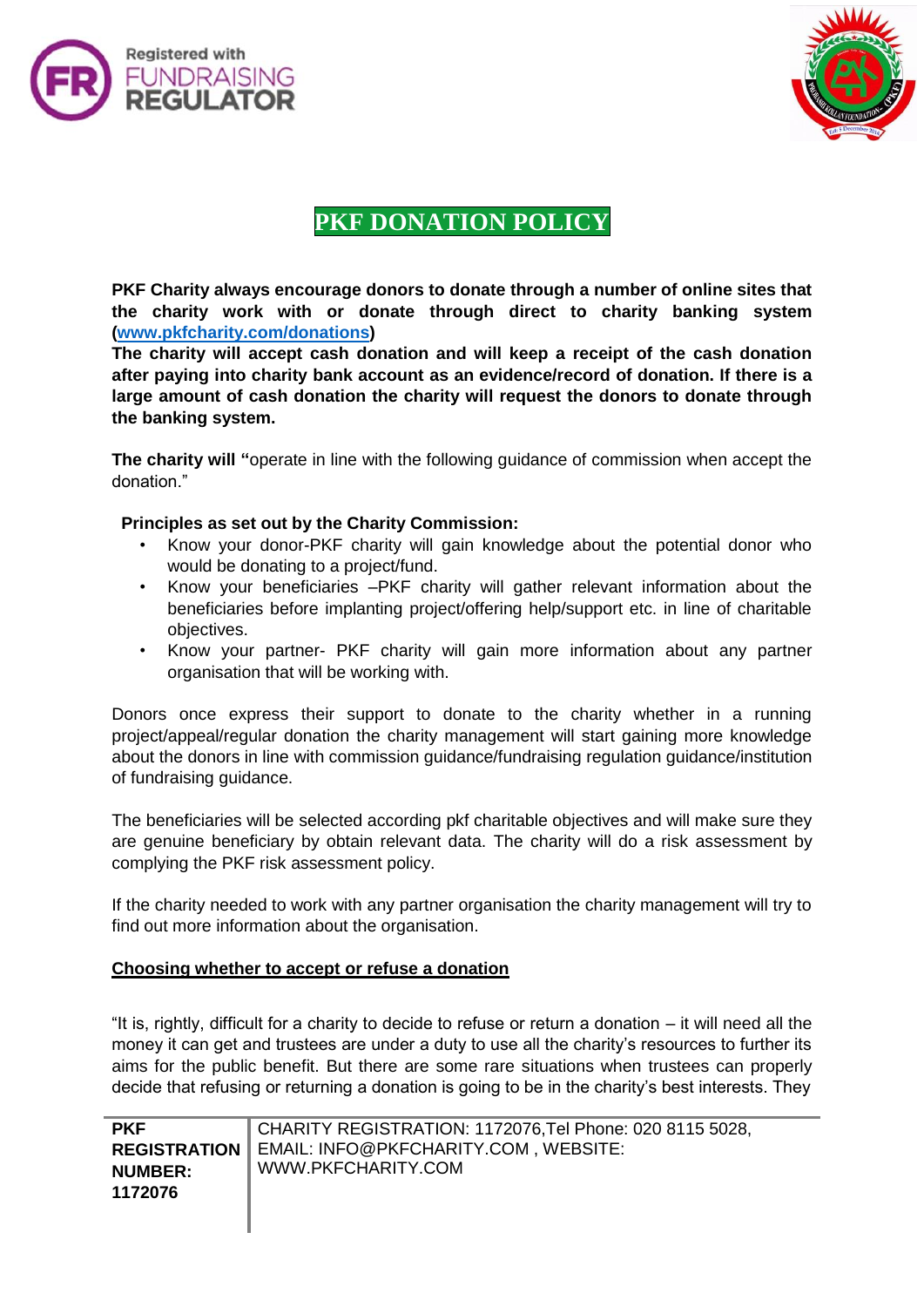



will need to weigh the relevant factors carefully. "

Sarah Atkinson – Director of Policy, Planning and Communications, Charity Commission for England and Wales

PKF Charity will be assess whether accept or reject the donations by looking into the following step guidance by **Institute of Fundraising's/Fundraising Regulator/Charity Commission**.

#### **Does a donation fit with your charity's values?**

"There may be instances in which charities receive offers of donations from sources not in line with the charity's values and are unsure what to do." In a donation the charity will be assess the donation fit the charity value.

PKF trustees should take reasonable and appropriate steps to know who the charity's donors are, particularly where significant sums are being donated or the circumstances of the donation give rise to notable risk. Good due diligence will help to:

• assess any risks to the charity that may arise from accepting a donation or certain types of donations

• ensure that it is appropriate for the charity to accept money from the particular donor, whether that is an individual or organisation

• give trustees reasonable assurance that the donation is not from any illegal or inappropriate source

• ensure that any conditions that may be attached are appropriate and can be accepted"

#### **Delaying a donation to make sure it's tax effective**

"Occasionally a charity may wish to refuse a donation, or delay its acceptance, with a view to explaining how the donor can make the gift in a more tax-effective manner (e.g. by Gift Aid). A charity can decide to do this provided that the trustees are clearly aware of the risk that the donor might be put off making the donation altogether, and provided that the charity explains the tax advantages accurately to the donor".

#### **When the reputational costs of accepting the donation would be detrimental to the purposes of the organisation**

"A charity will want to ensure that accepting a donation does not create a conflict with the values and mission of the organisation which is likely to result in reputational damage with current and potential supporters".

| <b>PKF</b>            | CHARITY REGISTRATION: 1172076, Tel Phone: 020 8115 5028, |
|-----------------------|----------------------------------------------------------|
| <b>REGISTRATION I</b> | EMAIL: INFO@PKFCHARITY.COM, WEBSITE:                     |
| <b>NUMBER:</b>        | WWW.PKFCHARITY.COM                                       |
| 1172076               |                                                          |
|                       |                                                          |
|                       |                                                          |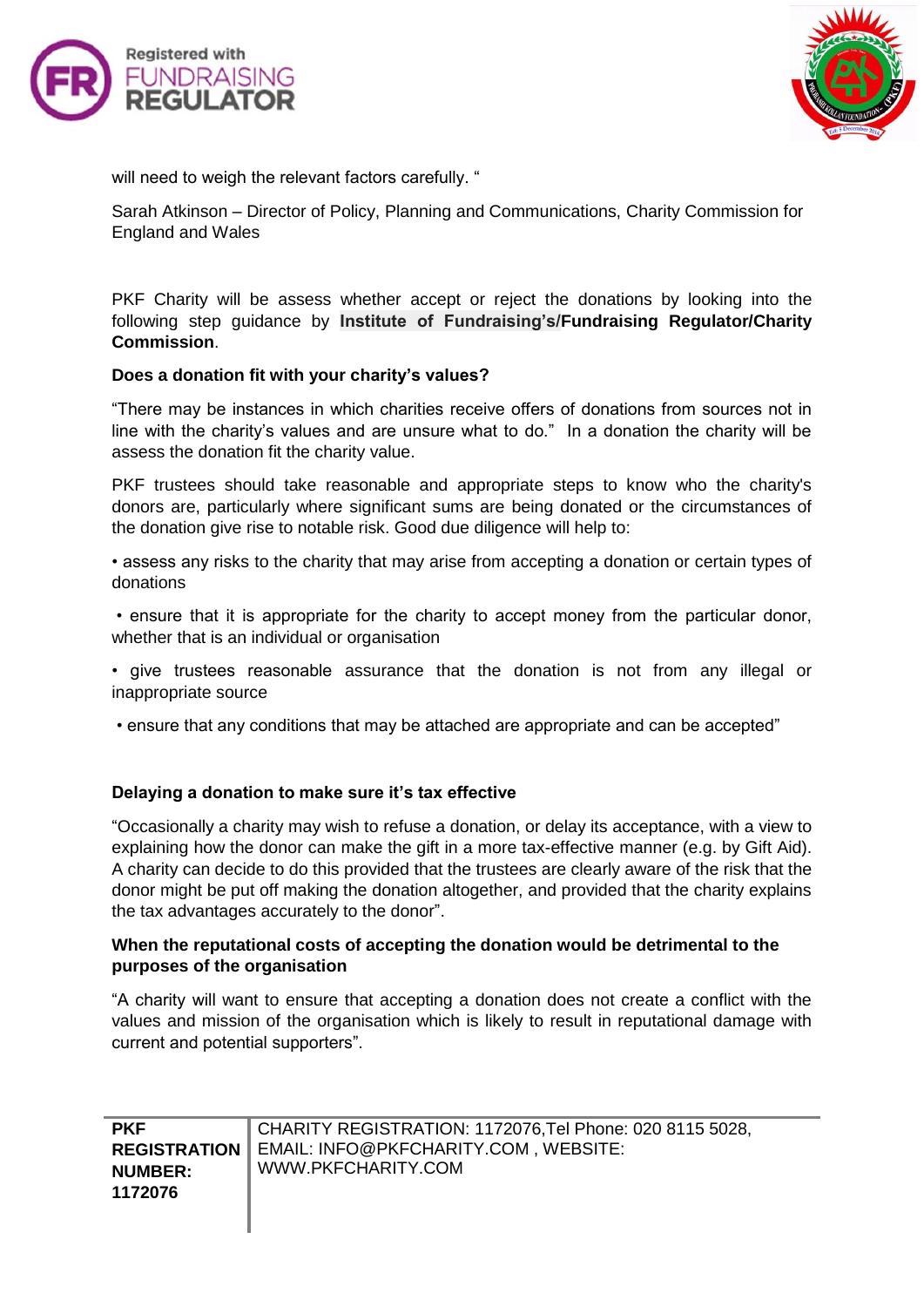



# **Returning donations that you've already accepted**

"As with accepting or refusing future donations, when taking the decision about whether to keep or return a donation that has already been accepted, trustees and staff should think carefully about what is in the best interests of their charity. It's also important that they are able to clearly demonstrate how and why a particular decision has been made".

#### **People in vulnerable circumstances**

"If a fundraiser or fundraising organisation has reasonable grounds for believing that a supporter lacks the capacity to make a decision, then a donation should not be taken. If a donation has already been made, and at the time of donating the individual lacked capacity (and the charity receives evidence of this) then the charity can and should return that donation, since the original donation was invalid. It is less clear in other circumstances (e.g. where a person had capacity to give but lacked information or was in a vulnerable circumstance at the time) but the usual considerations on accepting and refusing donation apply".

#### **Is authorisation required to return a donation?**

"Depending on the circumstances (e.g. the terms of the donation and how the funds were raised), there may be restrictions on whether a donation can be returned and the relevant charity regulator may need to authorise such returns by issuing a specific order".

In addition to the above steps the charity trustee management will continue look into guidance from commission, institution of fundraising and fundraising regulation to do a best practice in collecting donation.

# **The trustees declare that they have approved cash donation policy in trustee meeting 8/04/2019**

# **Signed on behalf of the charity's trustees**

| Signature(s)                           |            |                   |  |
|----------------------------------------|------------|-------------------|--|
| Full name(s)                           |            | <b>SHAHA ALAM</b> |  |
| Position (eg Secretary, Chair,<br>etc) |            | <b>TRUSTEE</b>    |  |
| <b>Date</b>                            | 08/04/2019 |                   |  |

| <b>PKF</b>     | CHARITY REGISTRATION: 1172076, Tel Phone: 020 8115 5028,   |
|----------------|------------------------------------------------------------|
|                | <b>REGISTRATION   EMAIL: INFO@PKFCHARITY.COM, WEBSITE:</b> |
| <b>NUMBER:</b> | WWW.PKFCHARITY.COM                                         |
| 1172076        |                                                            |
|                |                                                            |